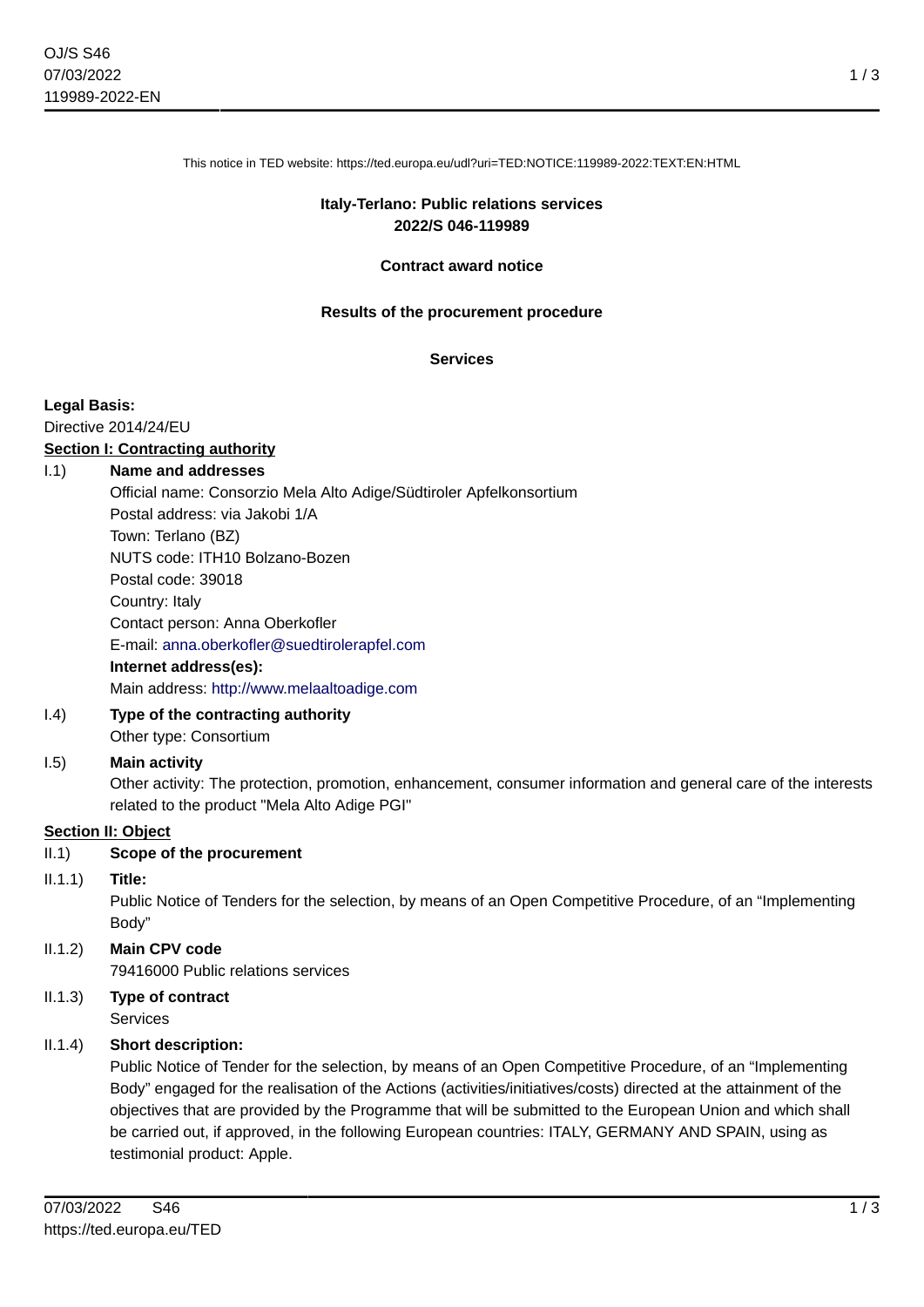| II.1.6)  | <b>Information about lots</b>                                                                                                                                                                                                                                                                                                                                                                                                                                                                                                                                                                      |
|----------|----------------------------------------------------------------------------------------------------------------------------------------------------------------------------------------------------------------------------------------------------------------------------------------------------------------------------------------------------------------------------------------------------------------------------------------------------------------------------------------------------------------------------------------------------------------------------------------------------|
|          | This contract is divided into lots: no                                                                                                                                                                                                                                                                                                                                                                                                                                                                                                                                                             |
| II.1.7)  | Total value of the procurement (excluding VAT)<br>Value excluding VAT: 1 852 322.00 EUR                                                                                                                                                                                                                                                                                                                                                                                                                                                                                                            |
| II.2)    | <b>Description</b>                                                                                                                                                                                                                                                                                                                                                                                                                                                                                                                                                                                 |
| II.2.3)  | Place of performance<br>NUTS code: DE Deutschland<br>NUTS code: ES España<br>NUTS code: IT Italia<br>Main site or place of performance:<br>The promotional activities will be carried out in ITALY, GERMANY and SPAIN.                                                                                                                                                                                                                                                                                                                                                                             |
| II.2.4)  | Description of the procurement:<br>The activities to be carried out within the project framework include but are not limited to: activities of public<br>relations, information on and promotion of agricultural products of European quality, the organization of events<br>and tastings at points of sale, press campaigns, and the drawing up of informational and promotional materials.<br>For a detailed description and the requirements for participation in the selection see the tender documents<br>under the following link: https://www.southtyroleanapple.com/en/info/download.html. |
| II.2.5)  | <b>Award criteria</b><br>Quality criterion - Name: Overall strategy / Weighting: 0-1<br>Quality criterion - Name: Design and development of a graphic communication format / Weighting: 0-1<br>Quality criterion - Name: Methodological approach / Weighting: 0-1<br>Cost criterion - Name: Financial analysis / Weighting: 0-1                                                                                                                                                                                                                                                                    |
| II.2.11) | Information about options<br>Options: no                                                                                                                                                                                                                                                                                                                                                                                                                                                                                                                                                           |
| II.2.13) | <b>Information about European Union funds</b><br>The procurement is related to a project and/or programme financed by European Union funds: yes<br>Identification of the project:<br>Regulation (EU) n. 1144/2014                                                                                                                                                                                                                                                                                                                                                                                  |
| II.2.14) | <b>Additional information</b>                                                                                                                                                                                                                                                                                                                                                                                                                                                                                                                                                                      |
|          | <b>Section IV: Procedure</b>                                                                                                                                                                                                                                                                                                                                                                                                                                                                                                                                                                       |
| IV.1)    | <b>Description</b>                                                                                                                                                                                                                                                                                                                                                                                                                                                                                                                                                                                 |
| IV.1.1)  | Type of procedure<br>Open procedure                                                                                                                                                                                                                                                                                                                                                                                                                                                                                                                                                                |
| IV.1.3)  | Information about a framework agreement or a dynamic purchasing system                                                                                                                                                                                                                                                                                                                                                                                                                                                                                                                             |
| IV.1.8)  | Information about the Government Procurement Agreement (GPA)<br>The procurement is covered by the Government Procurement Agreement: no                                                                                                                                                                                                                                                                                                                                                                                                                                                             |
| IV.2)    | <b>Administrative information</b>                                                                                                                                                                                                                                                                                                                                                                                                                                                                                                                                                                  |
| IV.2.1)  | Previous publication concerning this procedure<br>Notice number in the OJ S: 2022/S 012-026891                                                                                                                                                                                                                                                                                                                                                                                                                                                                                                     |
| IV.2.8)  | Information about termination of dynamic purchasing system                                                                                                                                                                                                                                                                                                                                                                                                                                                                                                                                         |
| IV.2.9)  | Information about termination of call for competition in the form of a prior information notice                                                                                                                                                                                                                                                                                                                                                                                                                                                                                                    |
|          |                                                                                                                                                                                                                                                                                                                                                                                                                                                                                                                                                                                                    |

# **Section V: Award of contract**

**Title:**